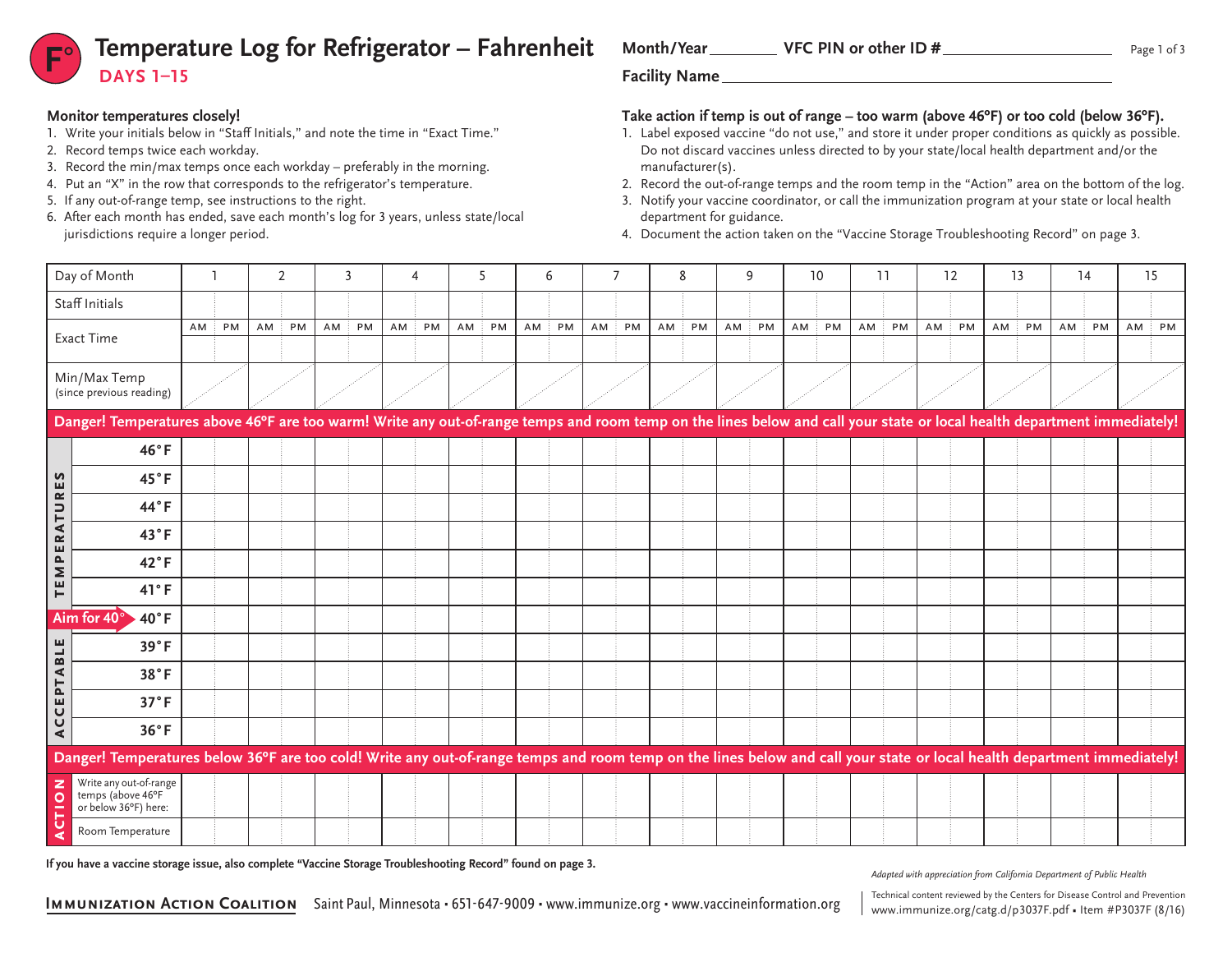# **Temperature Log for Refrigerator – Fahrenheit** Month/Year VFC PIN or other ID # **DAYS 16–31**

# **Monitor temperatures closely!**

- 1. Write your initials below in "Staff Initials," and note the time in "Exact Time."
- 2. Record temps twice each workday.
- 3. Record the min/max temps once each workday preferably in the morning.
- 4. Put an "X" in the row that corresponds to the refrigerator's temperature.
- 5. If any out-of-range temp, see instructions to the right.
- 6. After each month has ended, save each month's log for 3 years, unless state/local jurisdictions require a longer period.

Month/Year VFC PIN or other ID #

## **Take action if temp is out of range – too warm (above 46ºF) or too cold (below 36ºF).**

- 1. Label exposed vaccine "do not use," and store it under proper conditions as quickly as possible. Do not discard vaccines unless directed to by your state/local health department and/or the manufacturer(s).
- 2. Record the out-of-range temps and the room temp in the "Action" area on the bottom of the log.
- 3. Notify your vaccine coordinator, or call the immunization program at your state or local health department for guidance.
- 4. Document the action taken on the "Vaccine Storage Troubleshooting Record" on page 3.

|                                          | Day of Month                                                                                                                                                            | 16              |  | 17 |           |    | 18        |    | 19        |    | 20 |    | 21 |    | 22 |    | 23 | 24 |    | 25 |    | 26 |    | 27       | 28 |           | 29 |           | 30 |    | 31    |  |
|------------------------------------------|-------------------------------------------------------------------------------------------------------------------------------------------------------------------------|-----------------|--|----|-----------|----|-----------|----|-----------|----|----|----|----|----|----|----|----|----|----|----|----|----|----|----------|----|-----------|----|-----------|----|----|-------|--|
| Staff Initials                           |                                                                                                                                                                         |                 |  |    |           |    |           |    |           |    |    |    |    |    |    |    |    |    |    |    |    |    |    |          |    |           |    |           |    |    |       |  |
|                                          |                                                                                                                                                                         | <b>PM</b><br>AM |  | AM | <b>PM</b> | AM | <b>PM</b> | AM | <b>PM</b> | AM | PM | AM | PM | AM | PM | AM | PM | AM | PM | AM | PM | AM | PM | AM<br>PM | AM | <b>PM</b> | AM | <b>PM</b> | AM | PM | AM PM |  |
| <b>Exact Time</b>                        |                                                                                                                                                                         |                 |  |    |           |    |           |    |           |    |    |    |    |    |    |    |    |    |    |    |    |    |    |          |    |           |    |           |    |    |       |  |
| Min/Max Temp<br>(since previous reading) |                                                                                                                                                                         |                 |  |    |           |    |           |    |           |    |    |    |    |    |    |    |    |    |    |    |    |    |    |          |    |           |    |           |    |    |       |  |
|                                          | Danger! Temperatures above 46°F are too warm! Write any out-of-range temps and room temp on the lines below and call your state or local health department immediately! |                 |  |    |           |    |           |    |           |    |    |    |    |    |    |    |    |    |    |    |    |    |    |          |    |           |    |           |    |    |       |  |
|                                          | 46°F                                                                                                                                                                    |                 |  |    |           |    |           |    |           |    |    |    |    |    |    |    |    |    |    |    |    |    |    |          |    |           |    |           |    |    |       |  |
| S<br>ш                                   | 45°F                                                                                                                                                                    |                 |  |    |           |    |           |    |           |    |    |    |    |    |    |    |    |    |    |    |    |    |    |          |    |           |    |           |    |    |       |  |
| $\simeq$<br>ATU                          | 44°F                                                                                                                                                                    |                 |  |    |           |    |           |    |           |    |    |    |    |    |    |    |    |    |    |    |    |    |    |          |    |           |    |           |    |    |       |  |
| E                                        | 43°F                                                                                                                                                                    |                 |  |    |           |    |           |    |           |    |    |    |    |    |    |    |    |    |    |    |    |    |    |          |    |           |    |           |    |    |       |  |
| $\mathbf{r}$<br>Σ                        | 42°F                                                                                                                                                                    |                 |  |    |           |    |           |    |           |    |    |    |    |    |    |    |    |    |    |    |    |    |    |          |    |           |    |           |    |    |       |  |
| ш<br>н                                   | 41°F                                                                                                                                                                    |                 |  |    |           |    |           |    |           |    |    |    |    |    |    |    |    |    |    |    |    |    |    |          |    |           |    |           |    |    |       |  |
|                                          | Aim for 40°<br>$40^{\circ}$ F                                                                                                                                           |                 |  |    |           |    |           |    |           |    |    |    |    |    |    |    |    |    |    |    |    |    |    |          |    |           |    |           |    |    |       |  |
| Н                                        | 39°F                                                                                                                                                                    |                 |  |    |           |    |           |    |           |    |    |    |    |    |    |    |    |    |    |    |    |    |    |          |    |           |    |           |    |    |       |  |
| $\bf{m}$<br>PTA                          | 38°F                                                                                                                                                                    |                 |  |    |           |    |           |    |           |    |    |    |    |    |    |    |    |    |    |    |    |    |    |          |    |           |    |           |    |    |       |  |
| ш<br>$\mathbf{\mathsf{U}}$               | 37°F                                                                                                                                                                    |                 |  |    |           |    |           |    |           |    |    |    |    |    |    |    |    |    |    |    |    |    |    |          |    |           |    |           |    |    |       |  |
| $\cup$<br>⋖                              | 36°F                                                                                                                                                                    |                 |  |    |           |    |           |    |           |    |    |    |    |    |    |    |    |    |    |    |    |    |    |          |    |           |    |           |    |    |       |  |
|                                          | Danger! Temperatures below 36°F are too cold! Write any out-of-range temps and room temp on the lines below and call your state or local health department immediately! |                 |  |    |           |    |           |    |           |    |    |    |    |    |    |    |    |    |    |    |    |    |    |          |    |           |    |           |    |    |       |  |
| z<br>$\circ$<br>F                        | Write any out-of-range<br>temps (above 46°F<br>or below 36°F) here:                                                                                                     |                 |  |    |           |    |           |    |           |    |    |    |    |    |    |    |    |    |    |    |    |    |    |          |    |           |    |           |    |    |       |  |
| U                                        | Room Temperature                                                                                                                                                        |                 |  |    |           |    |           |    |           |    |    |    |    |    |    |    |    |    |    |    |    |    |    |          |    |           |    |           |    |    |       |  |

**If you have a vaccine storage issue, also complete "Vaccine Storage Troubleshooting Record" found on page 3.**

*Adapted with appreciation from California Department of Public Health*

[www.immunize.org/catg.d/p](http://www.immunize.org/catg.d/p3037F.pdf)3037F.pdf • Item #P3037F (8/16)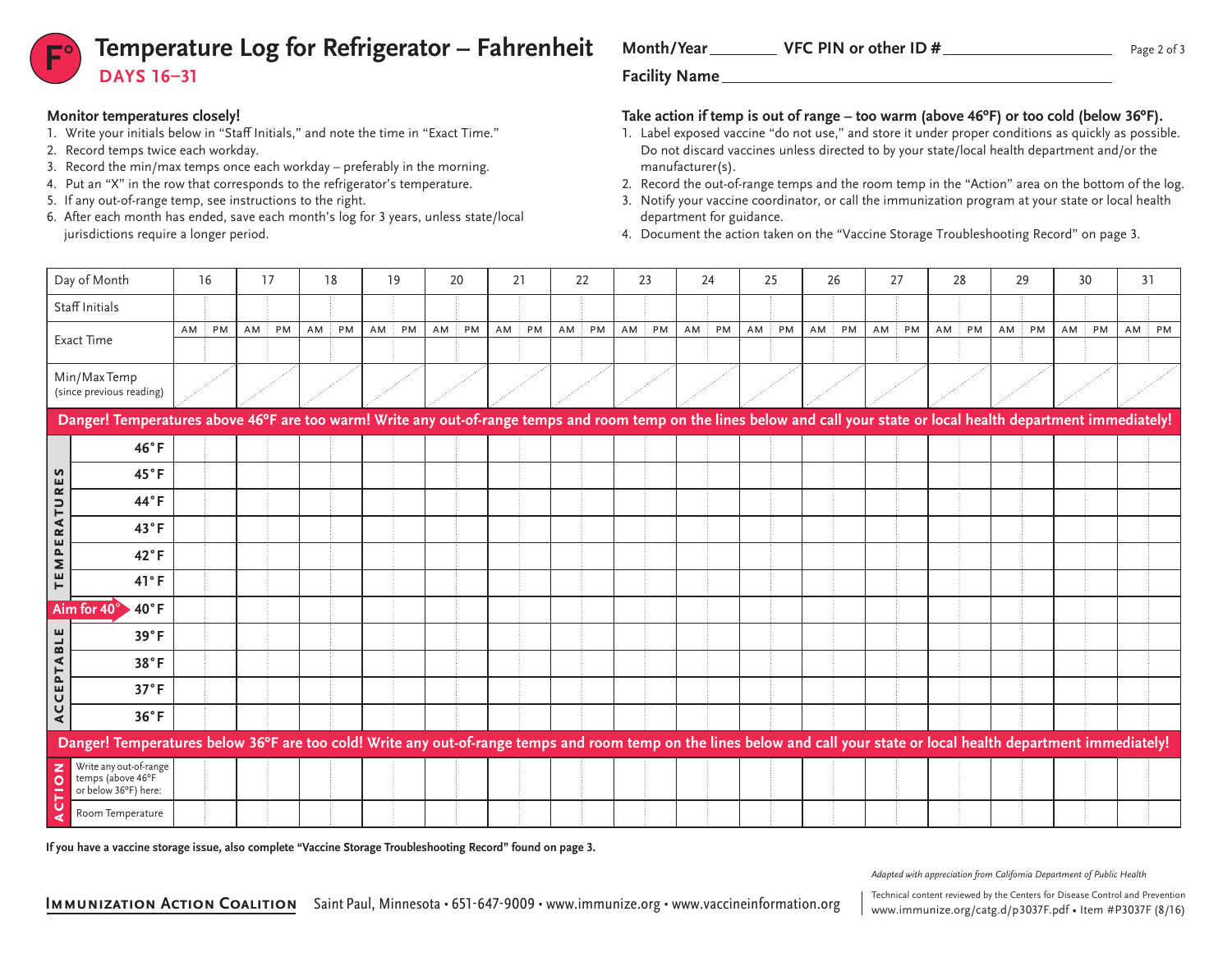#### **Vaccine Storage Troubleshooting Record** (check one) □ Refrigerator □ Freezer Page 3 of 3

Use this form to document any unacceptable vaccine storage event, such as exposure of refrigerated vaccines to temperatures that are outside the manufacturers' recommended storage ranges. A fillable troubleshooting record (i.e., editable PDF) can also be found at www.immunize.org/clinic/storage-handling.asp.

| Date & Time of Event<br>If multiple, related events occurred,<br>see Description of Event below.                                                                                                                                                                                                                                                                                                                                                                                                                                                                                                                                                                                                                                                                                                                                                                                                                                                                                                | <b>Storage Unit Temperature</b><br>at the time the problem was discovered |               | <b>Room Temperature</b><br>at the time the problem was discovered | <b>Person Completing Report</b> |       |  |  |  |  |  |  |  |
|-------------------------------------------------------------------------------------------------------------------------------------------------------------------------------------------------------------------------------------------------------------------------------------------------------------------------------------------------------------------------------------------------------------------------------------------------------------------------------------------------------------------------------------------------------------------------------------------------------------------------------------------------------------------------------------------------------------------------------------------------------------------------------------------------------------------------------------------------------------------------------------------------------------------------------------------------------------------------------------------------|---------------------------------------------------------------------------|---------------|-------------------------------------------------------------------|---------------------------------|-------|--|--|--|--|--|--|--|
| Date:                                                                                                                                                                                                                                                                                                                                                                                                                                                                                                                                                                                                                                                                                                                                                                                                                                                                                                                                                                                           | Temp when discovered:                                                     |               | Temp when discovered:                                             | Name:                           |       |  |  |  |  |  |  |  |
| Time:                                                                                                                                                                                                                                                                                                                                                                                                                                                                                                                                                                                                                                                                                                                                                                                                                                                                                                                                                                                           | Minimum temp:                                                             | Maximum temp: | Comment (optional):                                               | Title:                          | Date: |  |  |  |  |  |  |  |
| Description of Event (If multiple, related events occurred, list each date, time, and length of time out of storage.)<br>• General description (i.e., what happened?)<br>• Estimated length of time between event and last documented reading of storage temperature in acceptable range (36° to 46°F [2° to 8°C] for refrigerator; -58° to 5°F [-50° to -15°C] for freezer)<br>• Inventory of affected vaccines, including (1) lot #s and (2) whether purchased with public (for example, VFC) or private funds (Use separate sheet if needed, but maintain the inventory with this troubleshooting record.)<br>• At the time of the event, what else was in the storage unit? For example, were there water bottles in the refrigerator and/or frozen coolant packs in the freezer?<br>• Prior to this event, have there been any storage problems with this unit and/or with the affected vaccine?<br>• Include any other information you feel might be relevant to understanding the event. |                                                                           |               |                                                                   |                                 |       |  |  |  |  |  |  |  |
|                                                                                                                                                                                                                                                                                                                                                                                                                                                                                                                                                                                                                                                                                                                                                                                                                                                                                                                                                                                                 |                                                                           |               |                                                                   |                                 |       |  |  |  |  |  |  |  |
| Action Taken (Document thoroughly. This information is critical to determining whether the vaccine might still be viable!)<br>• When were the affected vaccines placed in proper storage conditions? (Note: Do not discard the vaccine. Store exposed vaccine in proper conditions and label it "do not use" until after you can discuss with your state/<br>local health department and/or the manufacturer[s].)<br>• Who was contacted regarding the incident? (For example, supervisor, state/local health department, manufacturer—list all.)<br>• IMPORTANT: What did you do to prevent a similar problem from occurring in the future?                                                                                                                                                                                                                                                                                                                                                    |                                                                           |               |                                                                   |                                 |       |  |  |  |  |  |  |  |
|                                                                                                                                                                                                                                                                                                                                                                                                                                                                                                                                                                                                                                                                                                                                                                                                                                                                                                                                                                                                 |                                                                           |               |                                                                   |                                 |       |  |  |  |  |  |  |  |
| <b>Results</b><br>• What happened to the vaccine? Was it able to be used? If not, was it returned to the distributor? (Note: For public-purchase vaccine, follow your state/local health department instructions for vaccine disposition.)                                                                                                                                                                                                                                                                                                                                                                                                                                                                                                                                                                                                                                                                                                                                                      |                                                                           |               |                                                                   |                                 |       |  |  |  |  |  |  |  |
|                                                                                                                                                                                                                                                                                                                                                                                                                                                                                                                                                                                                                                                                                                                                                                                                                                                                                                                                                                                                 |                                                                           |               |                                                                   |                                 |       |  |  |  |  |  |  |  |

distributed by the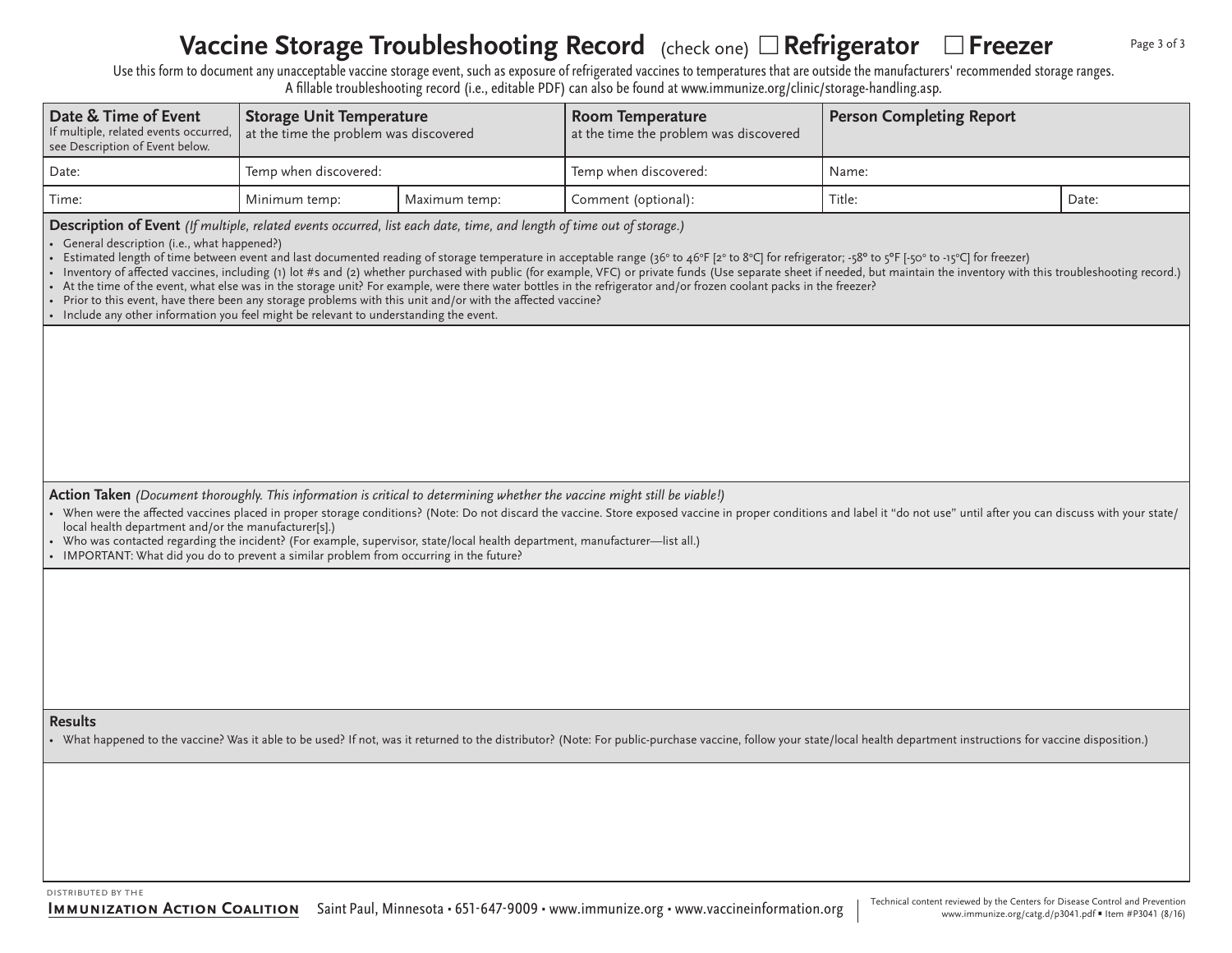# **Vaccine Storage Troubleshooting Record** (check one) **⊠Refrigerator** □Freezer

Use this form to document any unacceptable vaccine storage event, such as exposure of refrigerated vaccines to temperatures that are outside the manufacturers' recommended storage ranges. A fillable troubleshooting record (i.e., editable pdf) can also be found at www.immunize.org/clinic/storage-handling.asp

| Date & Time of Event<br>If multiple, related events occurred,<br>see Description of Event below. | <b>Storage Unit Temperature</b><br>at the time the problem was discovered |                    | <b>Room Temperature</b><br>at the time the problem was discovered | Person Completing Report |               |  |  |  |  |
|--------------------------------------------------------------------------------------------------|---------------------------------------------------------------------------|--------------------|-------------------------------------------------------------------|--------------------------|---------------|--|--|--|--|
| Date: (see below)                                                                                | Temp when discovered: $45^{\circ}F$                                       |                    | Temp when discovered: 77°F                                        | Name: Nancy Nurse        |               |  |  |  |  |
| Time: (see below)                                                                                | Minimum temp: 38°F                                                        | Maximum temp: 53°F | Comment (optional): temp is approx                                | Title: VFC Coordinator   | Date: 6/24/13 |  |  |  |  |

**Description of Event** *(If multiple, related events occurred, list each date, time, and length of time out of storage.)*

• General description (i.e., what happened?)

- Estimated length of time between event & last documented reading of storage temperature in acceptable range (36° to 46°F [2° to 8°C] for refrigerator; -58° to 5°F [-50° to -15°C] for freezer)
- Inventory of affected vaccines, including (1) lot #s and (2) whether purchased with public (for example, VFC) or private funds (Use separate sheet if needed, but maintain the inventory with this troubleshooting record)
- At the time of the event, what else was in the storage unit? For example, were there water bottles in the refrigerator and/or frozen coolant packs in the freezer?
- Prior to this event, have there been any storage problems with this unit and/or with the affected vaccine? • Include any other information you feel might be relevant to understanding the event.

ited deents occurred, list each date, time, and length of sime and of storage.)<br>Example are though of the same immediator in exceptable range (30 to 40° km) to the figure and the commentation of the same (3) whether purcha At 8 am on Monday (6/24/13) morning when clinic opened , identified 4 temperature excursions over the weekend in refrigerator with readings as high as 54°, 50°, 49° & 53°F in primary vaccine storage unit #1. Recordings taken every 15 min on calibrated digital data logger overnight.

Data logger probe in glycol located in middle of refrigerator with vaccines.

Total time out of range: approximately 3 hrs — maximum temp 53°F (see attached document of continuous temp readings)

Inventory of vaccines: see attached

Water bottles in refrigerator door. No vaccine stored in freezer. No problems with storage unit prior to Saturday night. Thunderstorms in area over weekend may have affected power.

**Action Taken** *(Document thoroughly. This information is critical to determining whether the vaccine might still be viable!)*

- When were the affected vaccines placed in proper storage conditions? (Note: Do not discard the vaccine. Store exposed vaccine in proper conditions and label it "do not use" until after you can discuss with your state/local health department and/or the manufacturer[s].)
- • Who was contacted regarding the incident? (For example, supervisor, state/local health department, manufacturer—list all.)
- IMPORTANT: What did you do to prevent a similar problem from occurring in the future?

Vaccines currently stored appropriately at 40ºF. Refrigerator and vaccines labeled "Do Not Use."

My State Immunization Program contacted at 8:30 am. Spoke with Victor Vaccine. Provided Victor with details of event and list of vaccines. Vaccine to remain quarantined until we hear back from Victor.

Called electric company and confirmed 2 short power outages during weekend.

Checked refrigerator seals called refrigerator maintenance company to replace seals.

Checked plug on unit placed tape over plug to prevent inadvertent dislodging. Plan to purchase plug guard.

Plan to follow up with Immunization Program on data loggers with alarms that could be sent to coordinator and back-up phones.

## **Results**

• What happened to the vaccine? Was it able to be used? If not, was it returned to the distributor? (Note: For public-purchase vaccine, follow your state/local health department instructions for vaccine disposition.)

Late on Monday, I talked with Victor regarding continued use of vaccine. Victor had checked with manufacturers which confirmed that vaccine is acceptable for use. He told me that vaccine could therefore be removed from quarantine. I discussed the entire situation with Susie Supervisor and Dr. Director (clinic medical director) who agreed that we could put vaccine back in use.